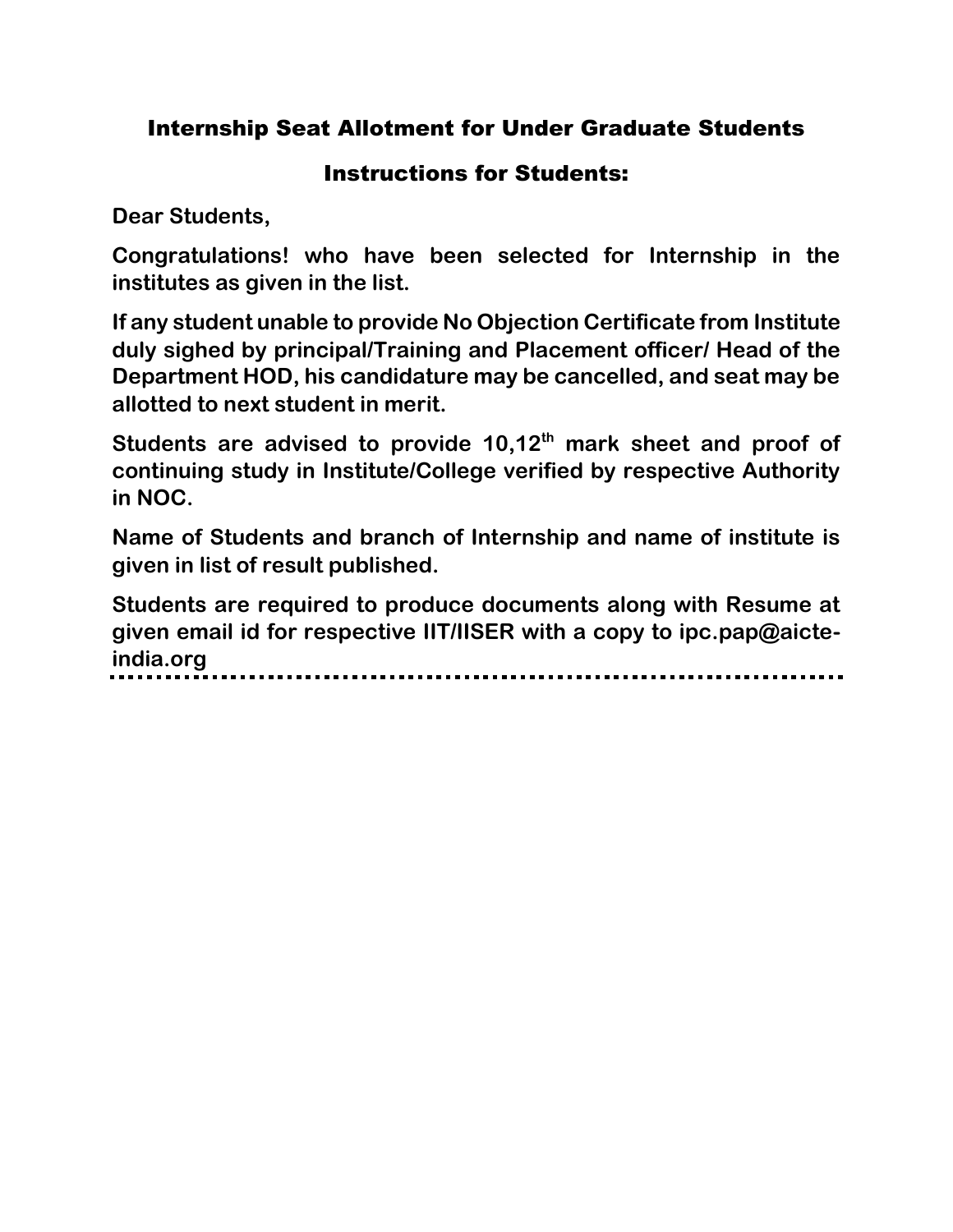## **Institute List**

| S<br><b>No</b> | <b>Institute Name</b>   | <b>Contact Person/Section</b>     | <b>Phone</b> | <b>Email</b>                                     |
|----------------|-------------------------|-----------------------------------|--------------|--------------------------------------------------|
|                | <b>IIT Ropar</b>        | <b>Academic Section</b>           | 01881-231120 | office-ceora-1@iitrpr.ac.in                      |
| 2              | <b>IIT Guwahati</b>     | Mr. Pranjal Kumar<br>Bhattacharya | 03612583007  | pranjalkbc@iitg.ac.in                            |
| 3              | <b>IIT Kanpur</b>       | J. R. Kumar                       | 915122597546 | jrkumar@iitk.ac.in                               |
| $\overline{4}$ | <b>IIT Bhubaneshwar</b> |                                   | 06747134511  | deansa@iitbbs.ac.in                              |
| 5              | <b>IISER Kolkata</b>    | <b>Gaurav Shukla</b>              |              | gshukla@iiserkol.ac.in,<br>ar iro@iiserkol.ac.in |
| 6              | <b>IISER Pune</b>       | Prof. Bhaspapat                   | 02025908108  | dean.acad@iiserpune.ac.in                        |